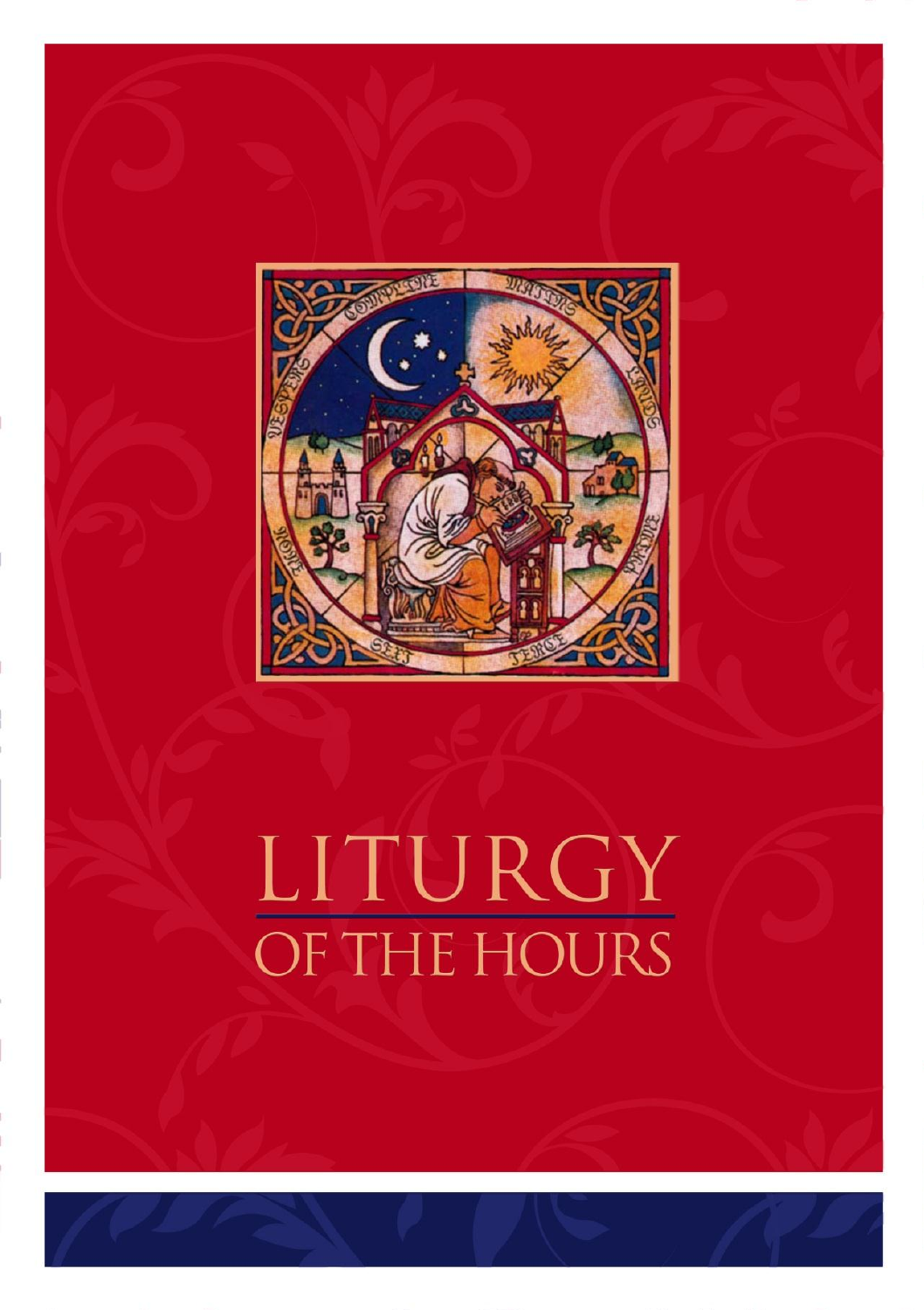#### DIOCESAN LITURGICAL COMMISSION CHRISTCHURCH

Newsletter #35 - November 2011

 $To:$ 

Priests and Pastoral Assistants Parish Liturgy Committees Directors of Religious Studies PPRE Teachers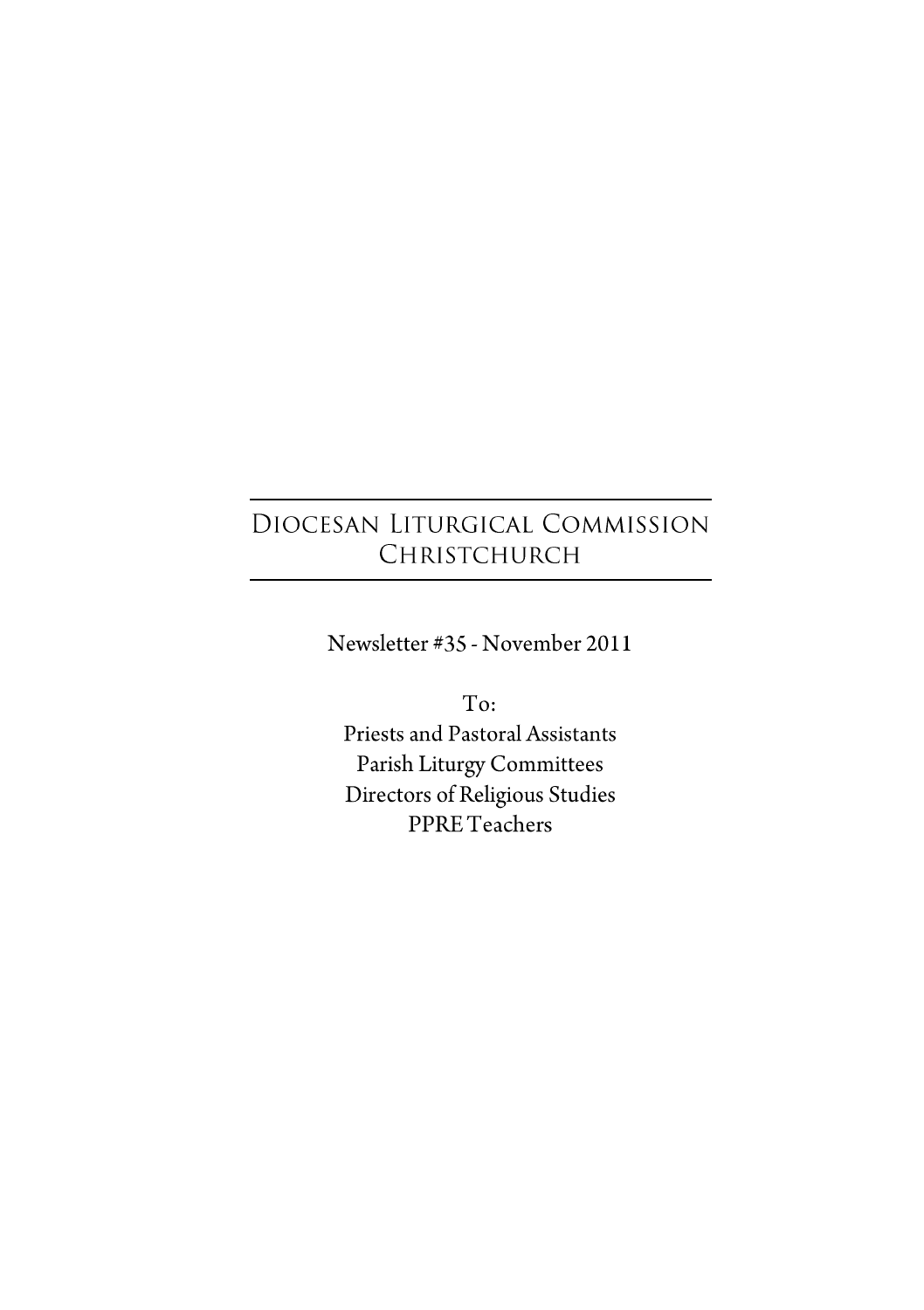## THE LITURGY OF THE HOURS

The Liturgy of the Hours refers to the practice of communities and individuals offering official public prayer at regular points through the day and night. This liturgy goes back to Christianity's early beginnings and before that, to Jewish prayer practices.

The mystery of Christ, His Incarnation and Passover, which we celebrate in the Eucharist, especially at the Sunday assembly, permeates and transfigures the time of each day, through the celebration of the Liturgy of the Hours, the "Divine Office".<sup>1</sup> As the dismissal reminds us that our liturgical experience must extend throughout the week, so the Liturgy of the Hours can be understood as an extension of our worship throughout the hours of every day. $2$  The Catechism of the Catholic Church says that the Liturgy of the Hours is "like an extension of the Eucharistic celebration"<sup>3</sup> These Hours keep us aware of God throughout the day and offer praises to God at various times throughout the day.

The structure of the Liturgy of the Hours is a little different from the liturgy of the various sacraments. It does not have a central ritual action like the meal of the Eucharist or the water bath of baptism. The purpose is not to celebrate one particular moment or action, but to consecrate the unfolding hours of each day to God. The shape of the Liturgy of the

 $\overline{a}$ 

 $^1$  Sacrosanctum Concilium ch.IV, 83-101,( CCC 1174).

<sup>2</sup> Mick, Lawrence, E (2009) *How we Worship: the Eucharist the Sacraments and the Hours* pg. 129 Ligouri Missouri

<sup>&</sup>lt;sup>3</sup> Catechism of the Catholic Church 1178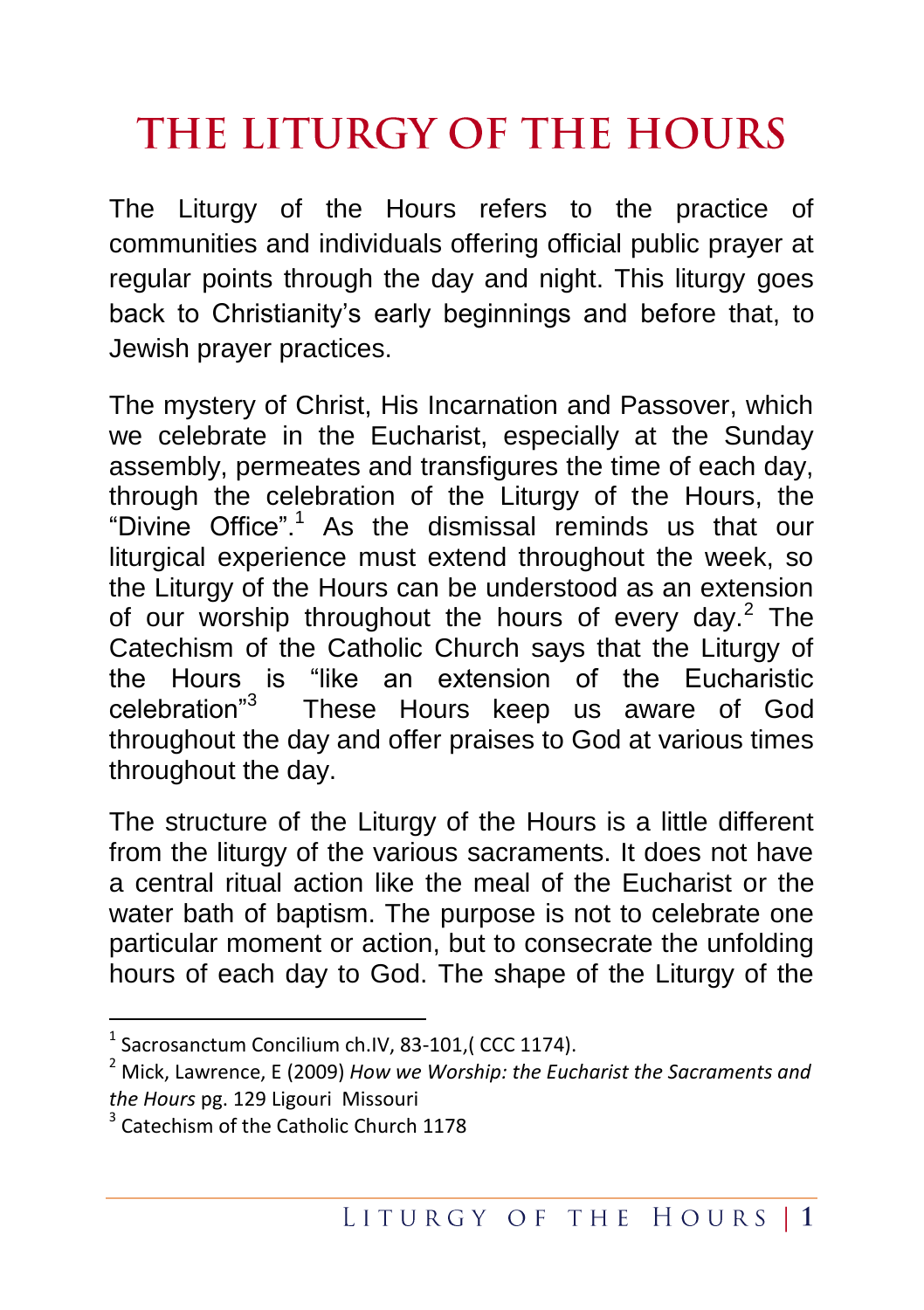Hours is complex, partly because it derives from two different historical bases. These have been commonly called the *Cathedral Office* and the *Monastic Office.*

The Cathedral Office consisted primarily of two prayer services, one at dawn and one at sunset. These morning and evening prayers were intended for the whole people of God inviting them all to gather for prayer at the start and end of the day. The design of these prayer services was geared toward the larger community of the faithful. They included ritual actions and often used the same psalms and canticles each day so that people learned to sing them easily.

The Cathedral Office also came to be called the Canonical Office because it was maintained at the cathedral in each city by a group of ministers called canons. They made sure that the prayer was offered, even when the faithful did not come together to pray. When any of the canons was travelling, he was bound to pray the office at the same time as his confreres at the cathedral. From this developed the requirement that the clergy recited the office daily, whether in common or alone. This office was modelled largely on the Monastic Office.

The Monastic Office developed in monasteries where the monks met many times during the day and night for prayer. In addition to Morning and Evening Prayer, the Monastic Office included prayer at the third, sixth and ninth hours of the day, night prayer called Compline, and prayer at midnight. It had been customary for all Christians to pray privately or in groups at all of those times except midnight. The monks developed that custom into communal liturgical prayer throughout the day.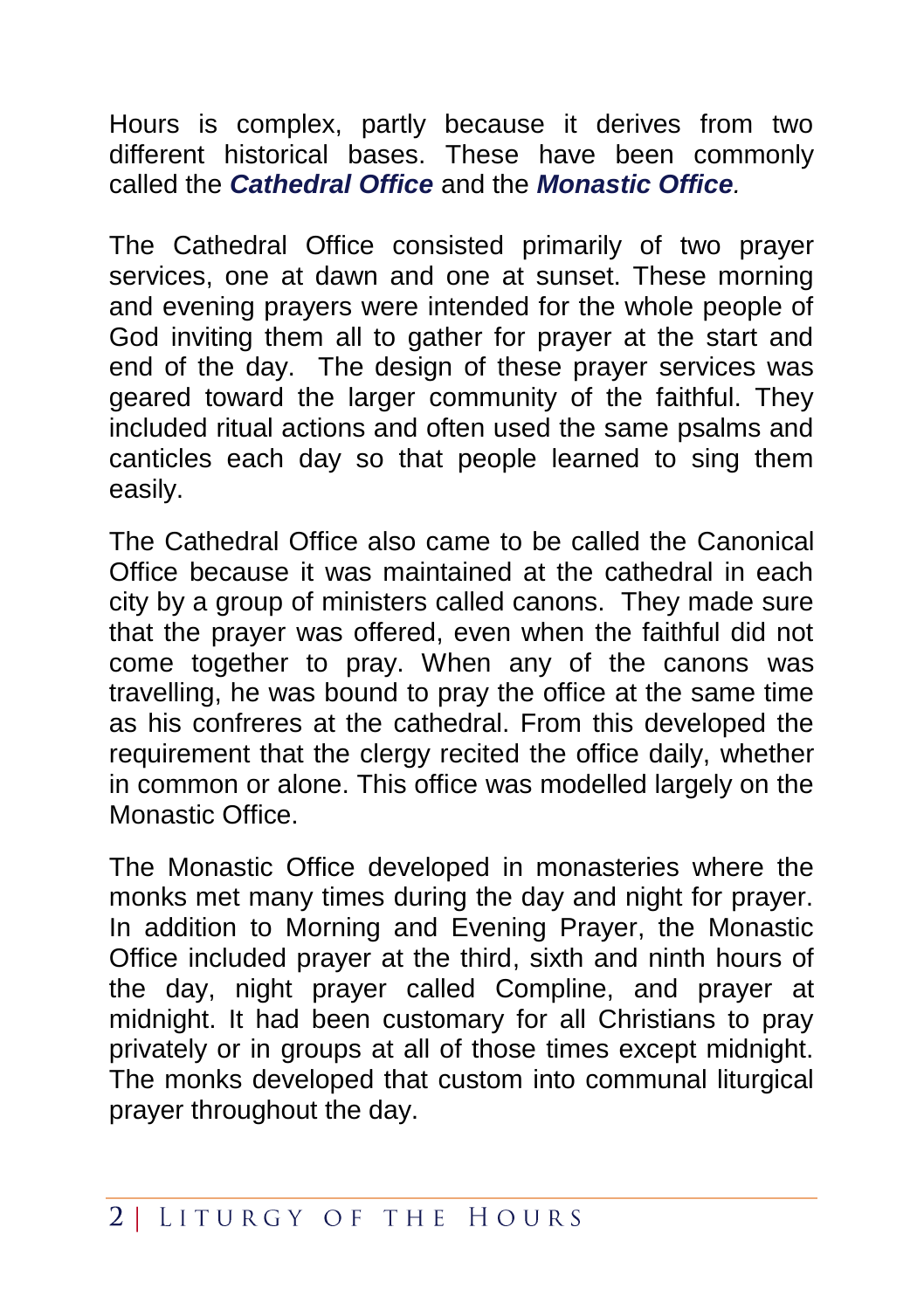#### THE LITURGY OF THE HOURS AS THE CHURCH'S SOURCE OF PRAYER

The word "liturgy" originally meant a "public work" or a "service in the name of and on behalf of the people." In Christian Tradition it means the participation of the People of God in "Opus Dei", the "work of God".<sup>4</sup> Through the liturgy, Christ, our redeemer and high priest, continues the work of our redemption in, with and through his Church.

In the New Testament the word "liturgy" refers not only to the celebration of divine worship but also to the proclamation of the Gospel and to active charity.<sup>5</sup> In a liturgical celebration the Church is a servant of the image of her Lord, the one "Leitourgos" (minister);<sup>6</sup> She shares in Christ's priesthood (worship), which is both prophetic (proclamation) and kingly (service of charity). From this it follows that every liturgical celebration, because it is an action of Christ the Priest and of His Body which is the Church, is a sacred action surpassing all others. No other action of the Church can equal its efficacy by the same title and to the same degree.<sup>7</sup>

 $\overline{a}$ 

 $^4$  Cf. John 17:4

<sup>&</sup>lt;sup>5</sup> Cf. Luke 1:23; Acts 13:2; Rom. 15:16, 27; 2Cor.9:12; Phil2:14-17, 25, 30.

 $^6$  Cf. Heb. 8:2,6.

<sup>7</sup> Sacrosanctum Concilium 7#2-3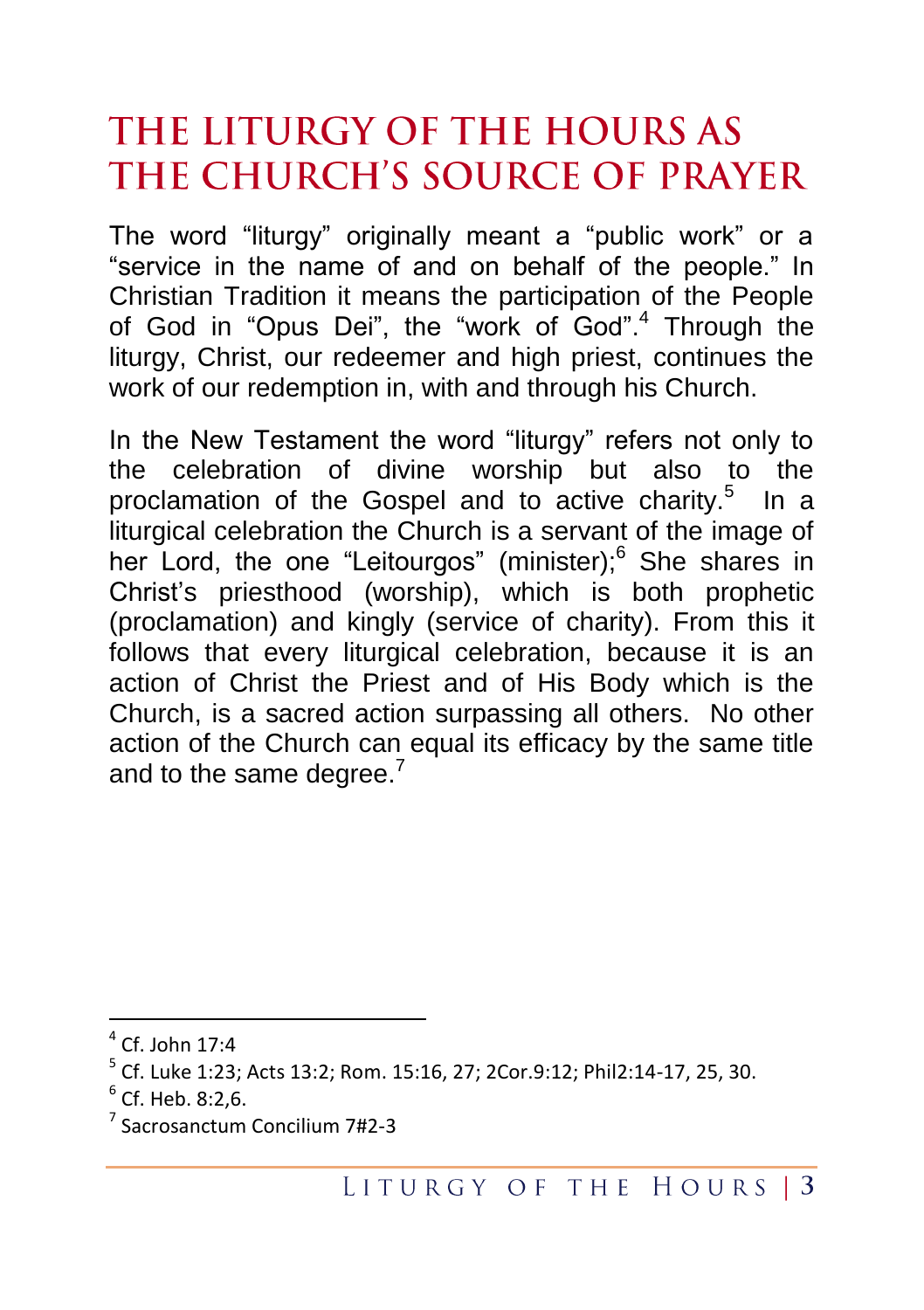## THE SECOND VATICAN COUNCIL

This Council called for reform of the Divine Office with special emphasis on Morning and Evening Prayer as the "hinge on which the daily office turns."<sup>8</sup> The Liturgy of the Hours is intended to become the prayer of the whole People of God. In it Christ Himself "continues his priestly work through His Church"<sup>9</sup> His members participate according to their own place in the Church and the circumstances of their lives: priests devoted to the pastoral ministry, because they are called to remain diligent in prayer and the service of the word; religious by the charism of their consecrated lives; all the faithful as much as possible.<sup>10</sup>

The Council encouraged parish priests to see to it that "these hours, especially Vespers, are celebrated in common in churches on Sundays and on more solemn feasts.<sup>11</sup> This reformed office issued after the Council, retains much of its character as a monastic discipline and is eminently suited for use in parishes.

In fact many parishes have reintroduced Morning and Evening Prayer as part of parish life. Sometimes Morning Prayer is celebrated instead of a weekday Mass, when a priest is not available for Mass. Evening Prayer is sometimes prayed before parish meetings or for the parish at large during Advent and Lent.<sup>12</sup>

 $\frac{1}{8}$  SC 100

 $^9$  SC 83

<sup>10</sup> SC 100; cf. 86,96,98,PO 5

 $11$  Ibid

<sup>12</sup> Mick, Lawrence, E (2009) *How we Worship: the Eucharist, The Sacraments and the Hours*. Ligouri, Missouri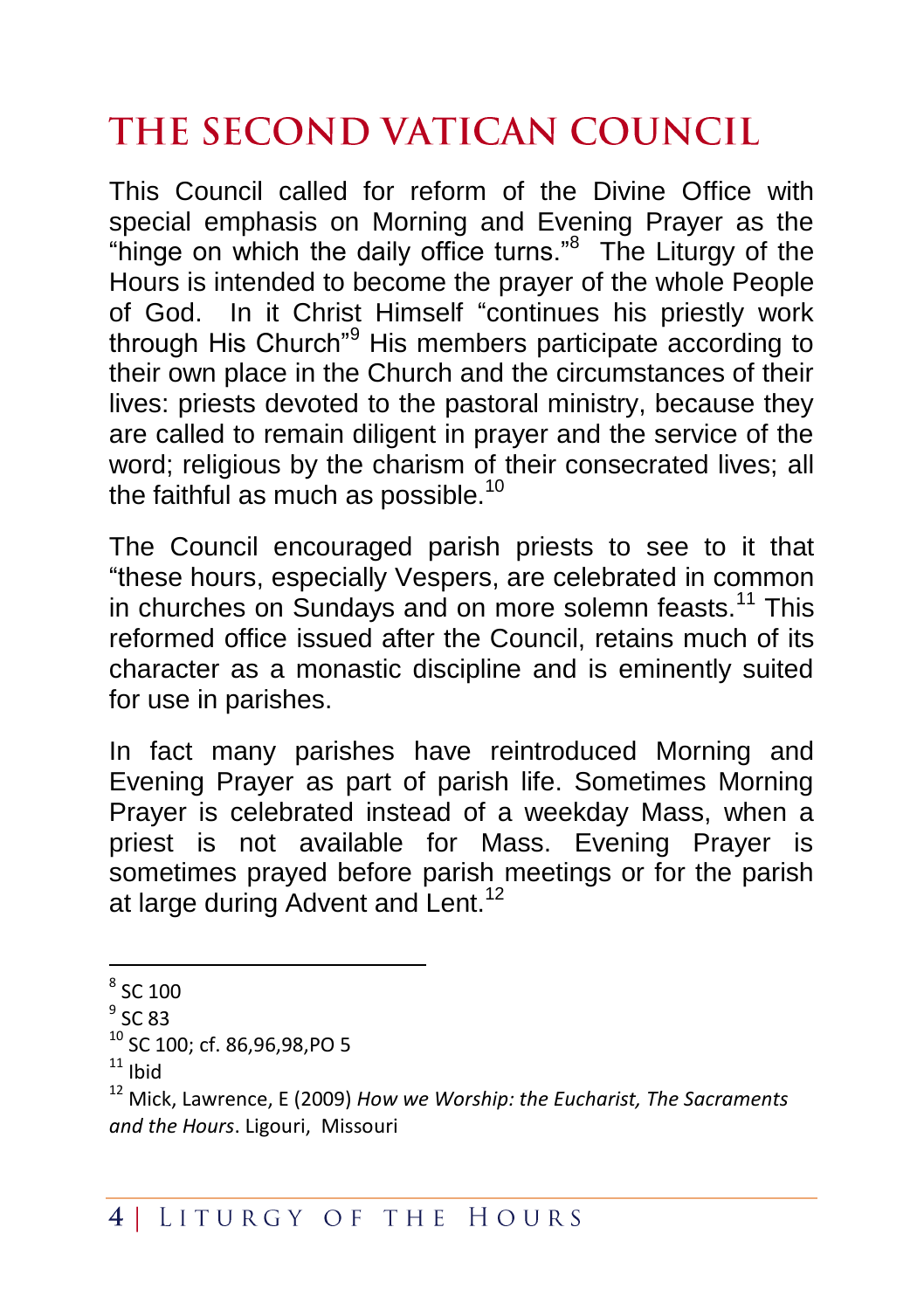### STRUCTURE OF THE LITURGY OF **THE HOURS**

Both Morning and Evening Prayer have a similar structure, consisting of a hymn, psalms, a reading, a canticle and intercessory prayer. The hymns and psalms are chosen to reflect the time of day. The focus of each liturgy would reflect the feast or season being celebrated.

*Morning Prayer* has the character of a dedication of the day to God. This "opening of the lips" sees the dawn of a new day as a symbol of resurrection and new life, as well as looking toward the dawn of eternity. A theme of praise of God marks the office, which traditionally used the laudate psalms (Psalms 148-150) as a central element. Another often used was Psalm 63, "O God, you are my God, for you I long…" A reading from Scripture is followed by the *Benedictus,* the canticle Zechariah sang at the birth of John the Baptist. Then intercessions with a focus on the needs of the coming day are offered and concluded with the Lord's Prayer. A Collect prayer and dismissal bring Morning Prayer to a close.

*Evening Prayer* has two traditional themes: thanksgiving for the gifts of the day and repentance for sins committed. Evening Prayer is similar in structure to Morning Prayer, though it may begin with a ritual lighting of lamps or candles called the Lucernarium.<sup>13</sup> This practical action took on symbolic significance and became rather standard in the Cathedral Office. The hymn often spoke of evening, and Psalm 141 was often used because it speaks of an evening

 $\overline{\phantom{a}}$ 

<sup>13</sup> Mick, Lawrence, E (2009) *How we Worship: the Eucharist, The Sacraments and the Hours*. Ligouri, Missouri pg.132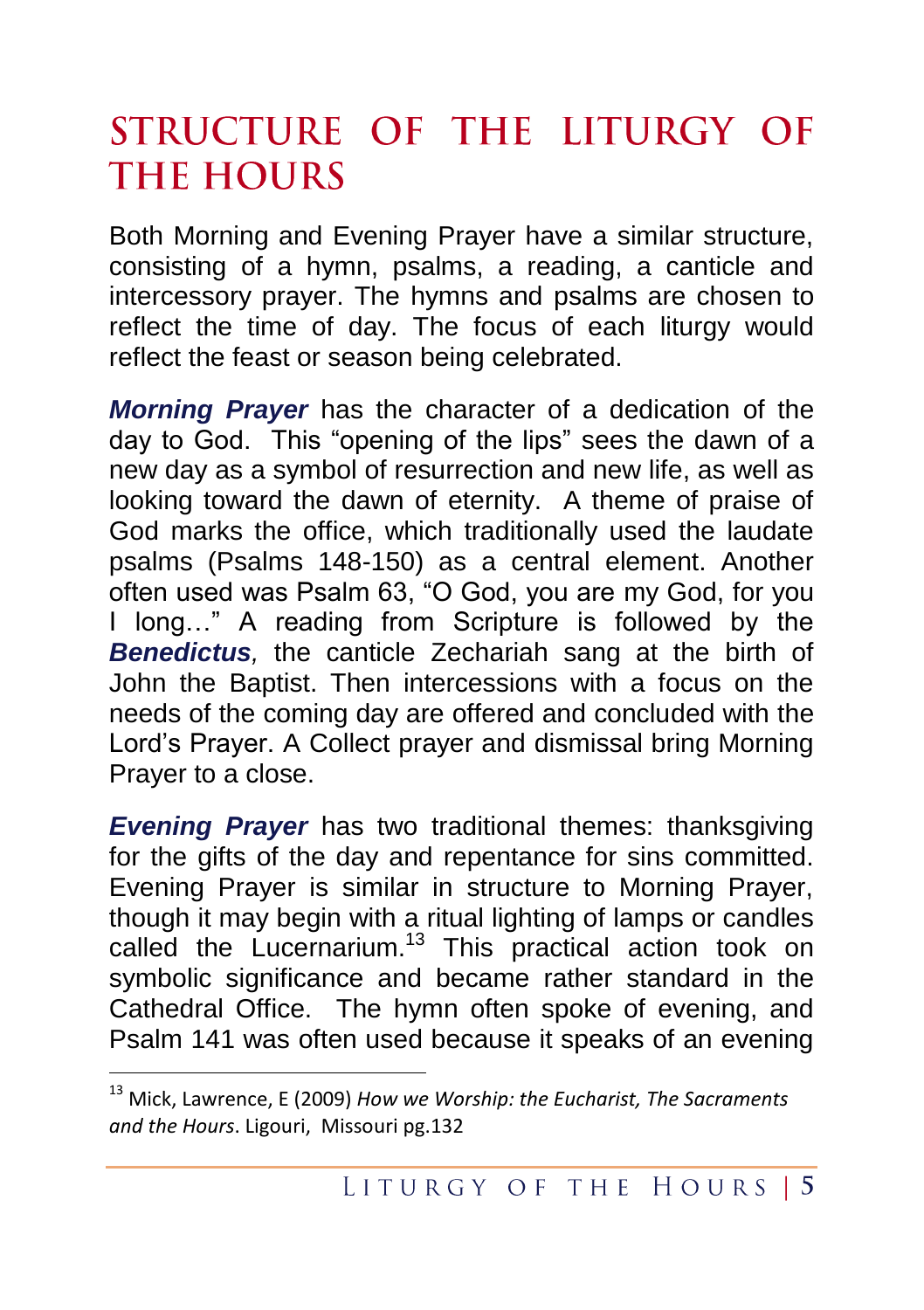sacrifice; "Let my prayer become as incense before you, and the lifting up of my hands as the evening sacrifice." This verse also led to using incense with this psalm, though the Roman tradition used incense with the canticle of Mary (*Magnificat*) that comes after the reading. Like Morning Prayer, Evening Prayer concludes with intercession, the Lord's Prayer, a collect and dismissal.<sup>14</sup>

The celebration of the Liturgy of the Hours demands not only harmonizing the voice with the praying heart, but also a deeper understanding of the liturgy and of the Bible, especially of the Psalms.<sup>15</sup> Moreover the reading of the Word of God at each Hour and a reading from spiritual masters at certain Hours, reveals more deeply the meaning of the mystery being celebrated, assist in understanding the psalms and prepare for silent prayer. The *Lectio Divina*, where the Word of God is read and meditated, becomes prayer rooted in the liturgical celebration.<sup>16</sup>

Jesus taught us to "pray always" (Luke 18:1), and the Liturgy of the Hours is a way that the Church fulfills that command. Those who share in this official prayer of the Church join themselves with the whole Church around the world. This prayer is the prayer of Christ Himself, for we always pray as members of Christ's Body, we offer our prayer in and through Christ.

 $\overline{\phantom{a}}$  $14$  Ibid

<sup>&</sup>lt;sup>15</sup> Sacrosanctum Concilium 90

<sup>&</sup>lt;sup>16</sup> Catechism of the Catholic Church 1177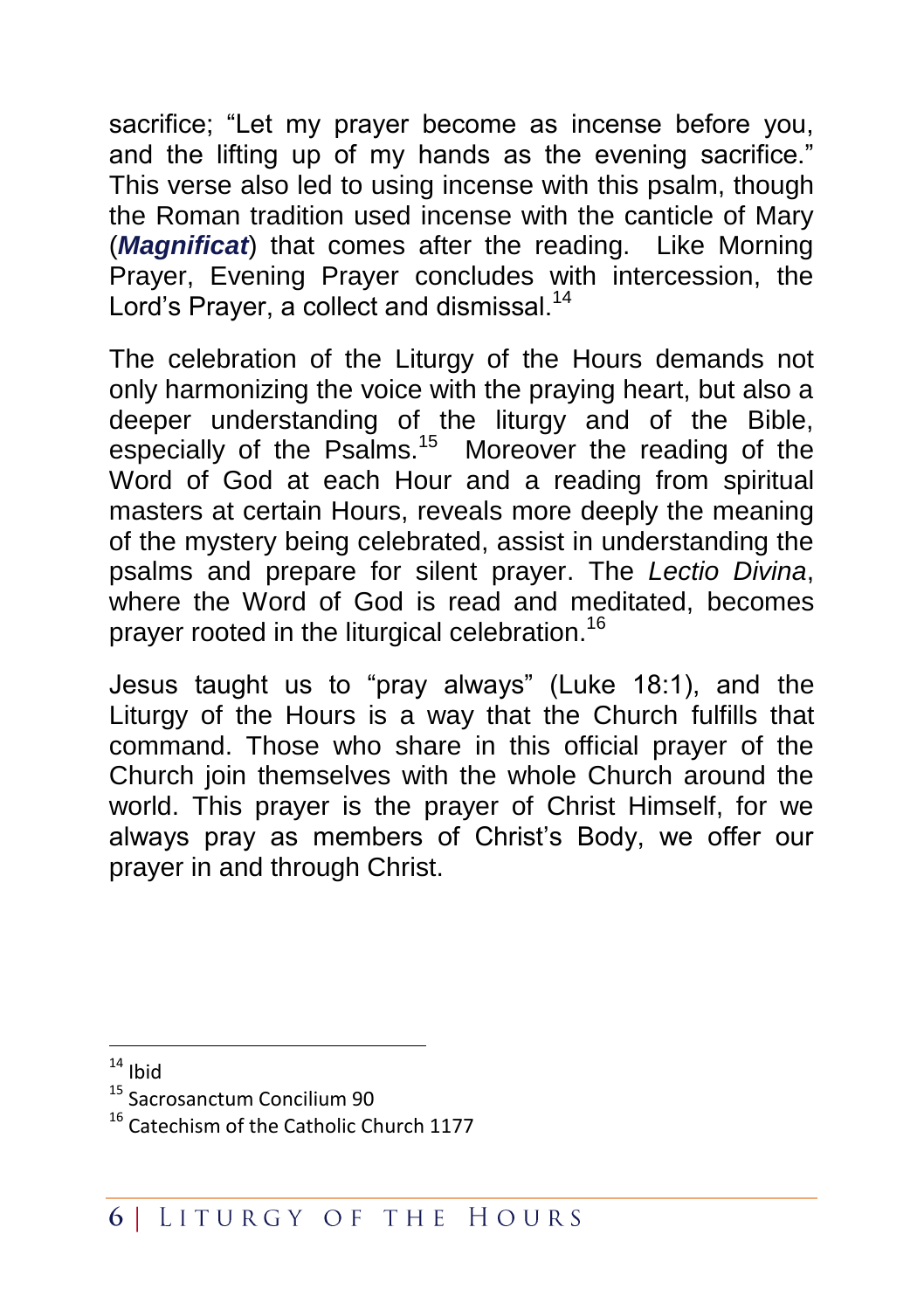## USE OF THE LITURGY OF THE **HOURS IN THIS DIOCESE**

In the Cathedral Church of this diocese there has been a tradition of using the Liturgy of the Hours in a variety of ways:

- as part of a Holy Hour for the Feast of the Assumption, a Holy day of obligation in New Zealand.
- on the Feast of the Sacred Heart
- on Sundays during Lent and Advent
- at Ecumenical services
- at a "Month's Mind" as part of the Office of the Dead
- as part of priests' meetings on clergy days
- on pilgrimages

A number of parishes in our diocese pray the Liturgy of the Hours every morning, while in other parishes it has been used as part of a Holy Hour of adoration, or as part of a weekend retreat.

The diocese also has a subscription to the **ebreviary**, which enables the Liturgy of the Hours for any day of the year to be downloaded in pamphlet form. The only stipulation is that it be printed in Cathedral House. Parishes are free to contact Cathedral House if copies are needed.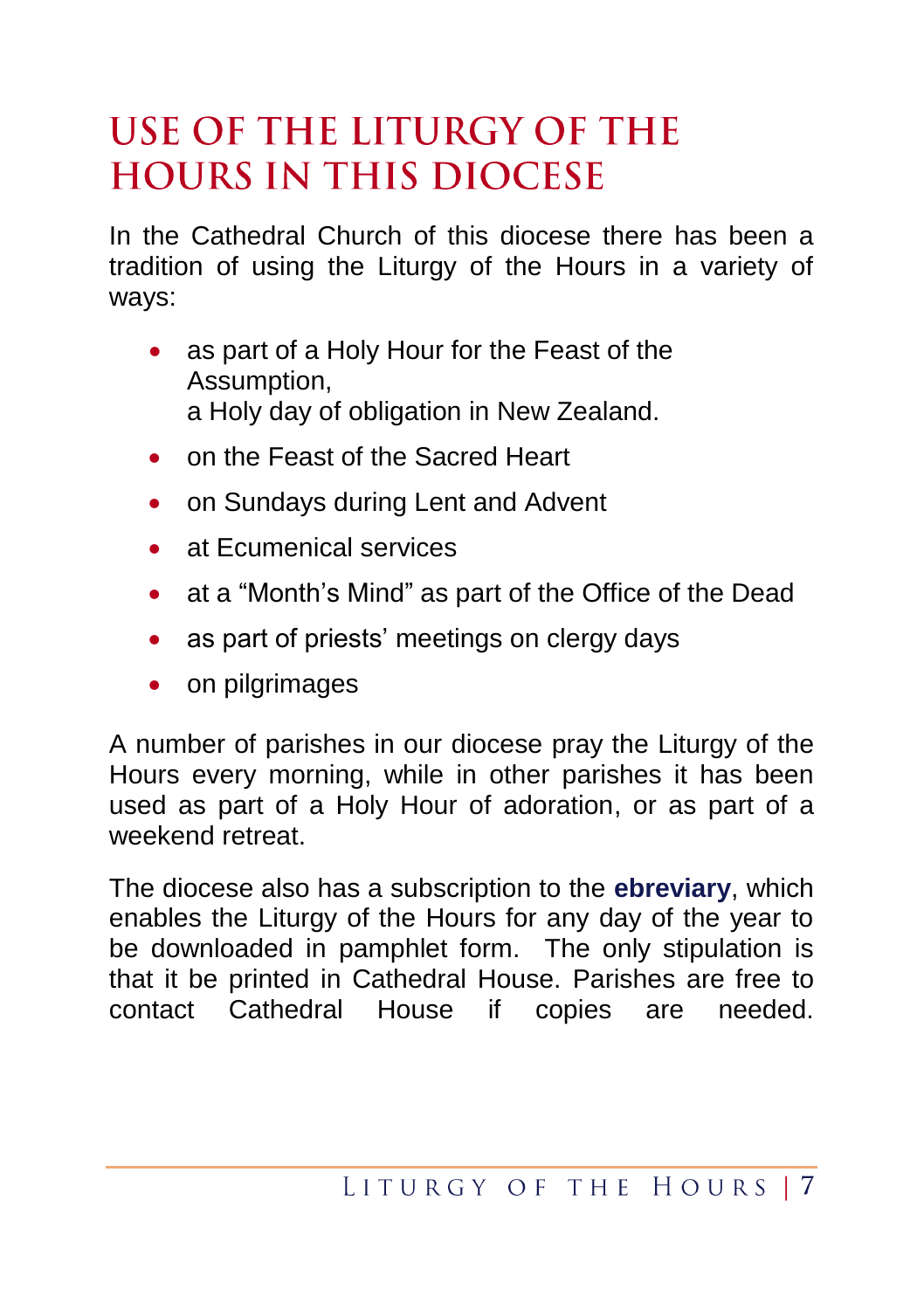